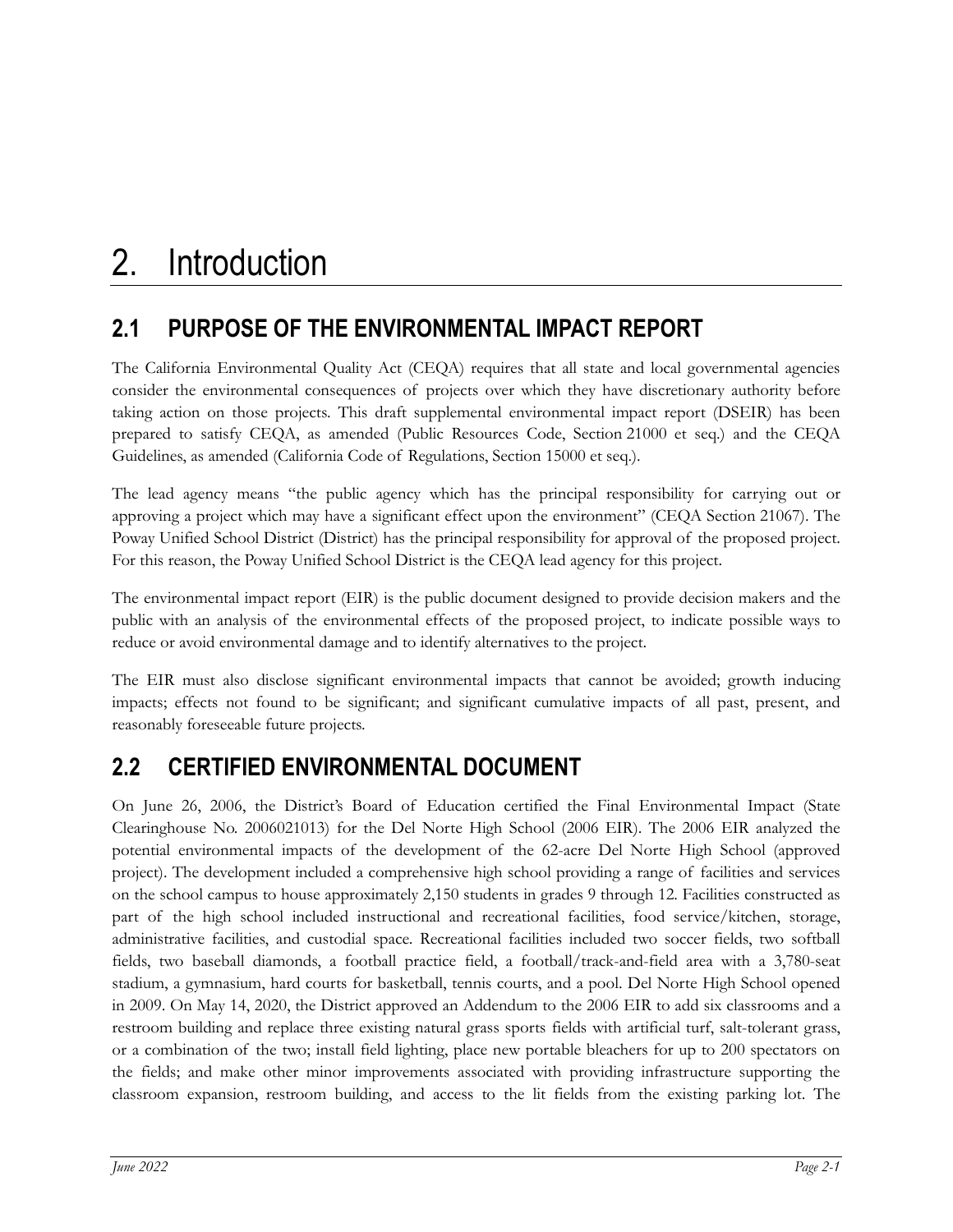2006 EIR and the 2020 Addendum are collectively referred to as "Certified EIR," and the project analyzed in the Certified EIR is called "approved project" in this SEIR.

## **2.3 CEQA REQUIREMENTS**

CEQA Guidelines Section 15162 states that when an EIR has been certified or a negative declaration adopted for a project, no subsequent EIR shall be prepared for that project unless the lead agency determines, that one or more of the following conditions are met:

(1) Substantial changes are proposed in the project which will require major revisions of the previous EIR or negative declaration due to the involvement of new significant environmental effects or a substantial increase in the severity of previously identified significant effects;

(2) Substantial changes occur with respect to the circumstances under which the project is undertaken which will require major revisions of the previous EIR or Negative Declaration due to the involvement of new significant environmental effects or a substantial increase in the severity of previously identified significant effects; or

(3) New information of substantial importance, which was not known and could not have been known with the exercise of reasonable diligence at the time the previous EIR was certified as complete or the Negative Declaration was adopted, shows any of the following:

(A) The project will have one or more significant effects not discussed in the previous EIR or negative declaration;

(B) Significant effects previously examined will be substantially more severe than shown in the previous EIR;

(C) Mitigation measures or alternatives previously found not to be feasible would in fact be feasible, and would substantially reduce one or more significant effects of the project, but the project proponents decline to adopt the mitigation measure or alternative; or

(D) Mitigation measures or alternatives which are considerably different from those analyzed in the previous EIR would substantially reduce one or more significant effects on the environment, but the project proponents decline to adopt the mitigation measure or alternative.

Preparation of an Addendum to an EIR is appropriate when none of the conditions specified in Section 15162 (above) are present and some minor technical changes to the previously certified EIR are necessary. The lead agency determined that, pursuant to Section 15162, the proposed project would result in new information of substantial importance that was not known and could not have been known with the exercise of reasonable diligence at the time the previous EIR was certified; therefore, the lead agency determined that one of the conditions specified in Section 15162 is met.

A supplement to an EIR (supplemental EIR) is narrower in scope than a subsequent EIR. Pursuant to CEQA Guidelines Section 15163(a), the lead agency may choose to prepare a supplement to an EIR rather than a subsequent EIR if the following conditions are met: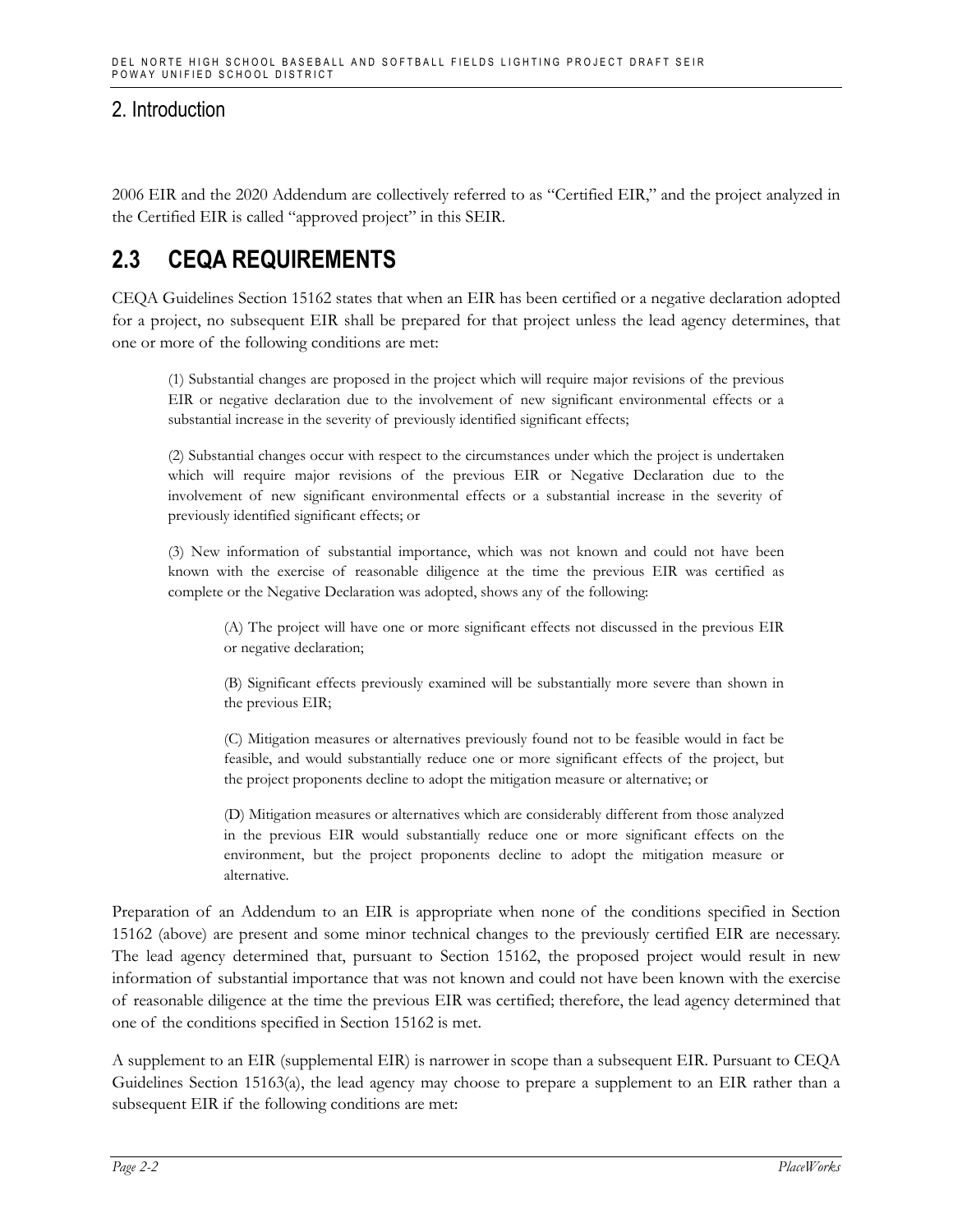(1) Any of the conditions described in Section 15162 would require the preparation of a subsequent EIR, and

(2) Only minor additions or changes would be necessary to make the previous EIR adequately apply to the project in the changed situation.

CEQA Guidelines Section 15163 lists requirements for the supplement to an EIR:

(b) The supplement to the EIR need contain only the information necessary to make the previous EIR adequate for the project as revised.

(c) A supplement to an EIR shall be given the same kind of notice and public review as is given to a draft EIR under Section 15087.

(d) A supplement to an EIR may be circulated by itself without recirculating the previous draft or final EIR.

(e) When the agency decides whether to approve the project, the decision-making body shall consider the previous EIR as revised by the supplemental EIR. A finding under Section 15091 shall be made for each significant effect shown in the previous EIR as revised.

The District determined that the preparation of a supplemental EIR would be adequate because although the proposed project, as described in Chapter 3, *Project Description*, would only provide sports lighting to the existing varsity baseball and softball fields, the proximity to residential uses to the east could increase the severity of the light and glare impacts compared to those analyzed in the Certified EIR. The proposed project would not change the existing programming demands of the students and the community and would not result in an increased number of events, participants, or spectators. The Certified EIR analyzed the impacts of lighting various recreational/athletic facilities on the high school campus, and the proposed project would represent minor changes to the existing high school operation.

The intent of the Supplemental EIR is to provide sufficient information on the potential environmental impacts of the proposed project to allow the District's Board of Education to make an informed decision regarding approval of the project. Specific discretionary actions to be reviewed by the District are described in Section 3.4, *Intended Uses of the EIR*.

The overall purpose of this DSEIR is to inform the lead agency, responsible agencies, decision-makers, and the general public about the environmental effects of the development and operation of the proposed project.

## **2.4 NOTICE OF PREPARATION**

The District determined that a Supplemental EIR would be required for this project and issued a Notice of Preparation (NOP) on February 24, 2022. Only one comment was received during the public review period from February 24 to March 25, 2022. A scoping meeting was conducted virtually on March 14, 2022. However, no members of the public or agency representatives attended the scoping meeting, and no comments were received. The NOP and the NOP comment letter are included in Appendix A.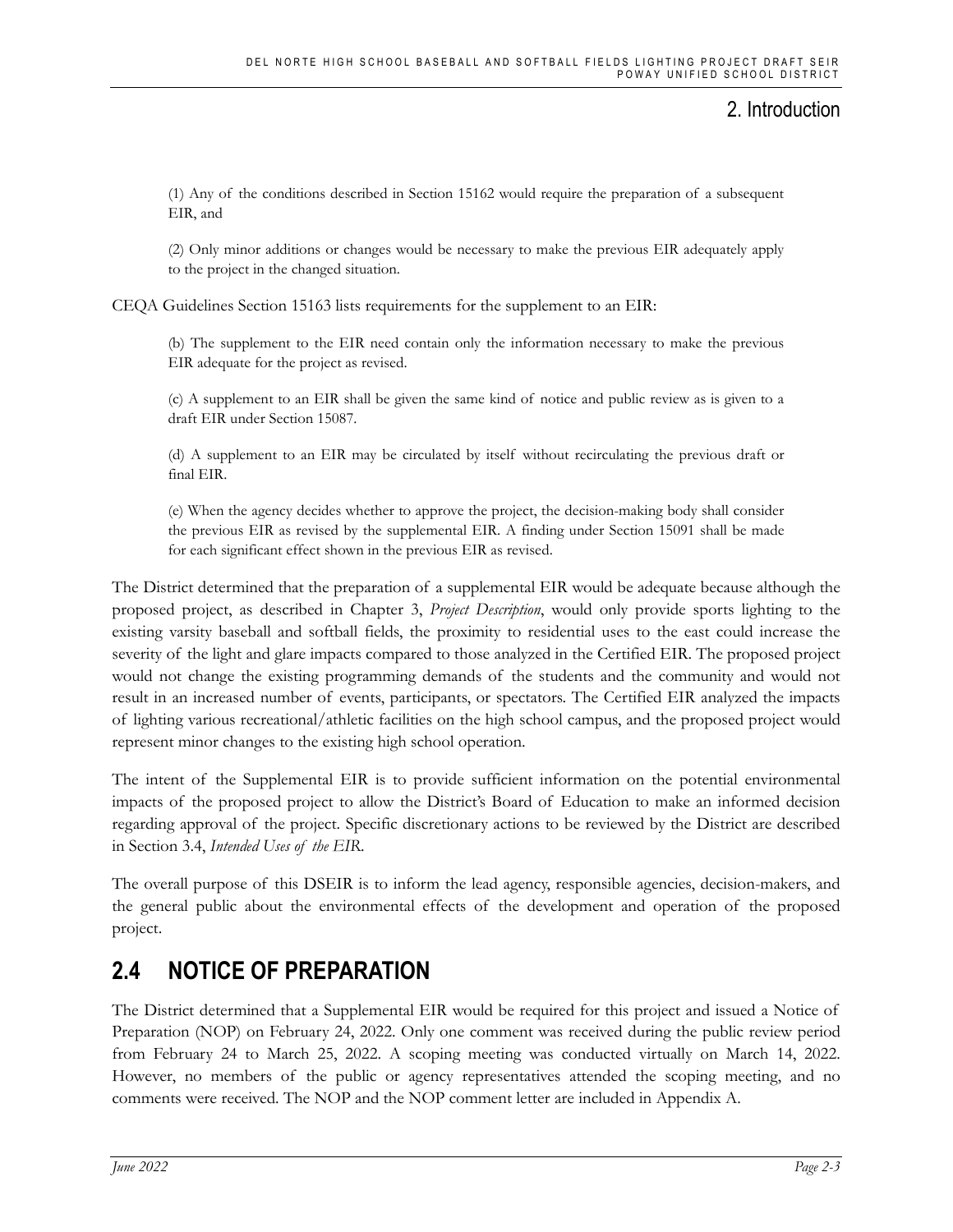## **2.5 SCOPE OF THIS DEIR**

At the time of NOP issuance on February 24, 2022, the District anticipated that the proposed field lighting project could result in potentially significant impacts related to light and glare, air quality, greenhouse gas (GHG) emissions, noise, and transportation. However, the proposed project as described in Chapter 3, *Project Description*, which establishes the baseline for analyzing future, project-related environmental impacts, the scope of this DSEIR is limited to the following four environmental topic areas,:

- Aesthetics (light and glare)
- Air Quality
- Noise
- Transportation

Other topics from the CEQA Guidelines Appendix G checklist were determined to have no impact or less than significant impact, and the Certified EIR provided adequate analysis. The Certified EIR provided environmental analysis for the development of a comprehensive high school with various athletic facilities, including some with nighttime sports lighting. The following provides a brief explanation of why the other effects would not be potentially significant.

- **Agricultural and Forestry Resources:** The project site is developed with varsity baseball and softball fields as part of the existing Del Norte High School. No agricultural and forestry resources would be impacted.
- **Biological Resources:** The project site is developed with varsity baseball and softball fields as part of the existing Del Norte High School. The light poles would be installed on the already disturbed area of the developed high school campus. The proposed project would not disturb any sensitive native habitats or special status species. The proposed project would not result in greater biological resources impacts than discussed in the Certified EIR.
- **Cultural Resources:** The area to be disturbed by the proposed project is developed with paved surfaces and natural grass ballfields within the boundaries of the Del Norte High School. The Certified EIR did not identify any evidence of historic or archaeological resources on the Del Norte High School campus. The proposed project would not result in greater cultural resources impacts than discussed in the Certified EIR.
- **Energy:** In November 2018, the Natural Resources Agency finalized the updates to the CEQA Guidelines, the Office of Administrative Law approved them, and the changes were filed with the Secretary of State in December 2018. The updated CEQA Guidelines became effective on December 28, 2018. Prior to the CEQA Guidelines Update, the Energy Section was not included in Appendix G of the CEQA Guidelines; therefore, energy was not analyzed in the Certified EIR. The proposed project would not result in new sports programs or community events or an increase in students and staff to generate a substantial increase in energy demands. Although electricity would be used to operate the 14 LED light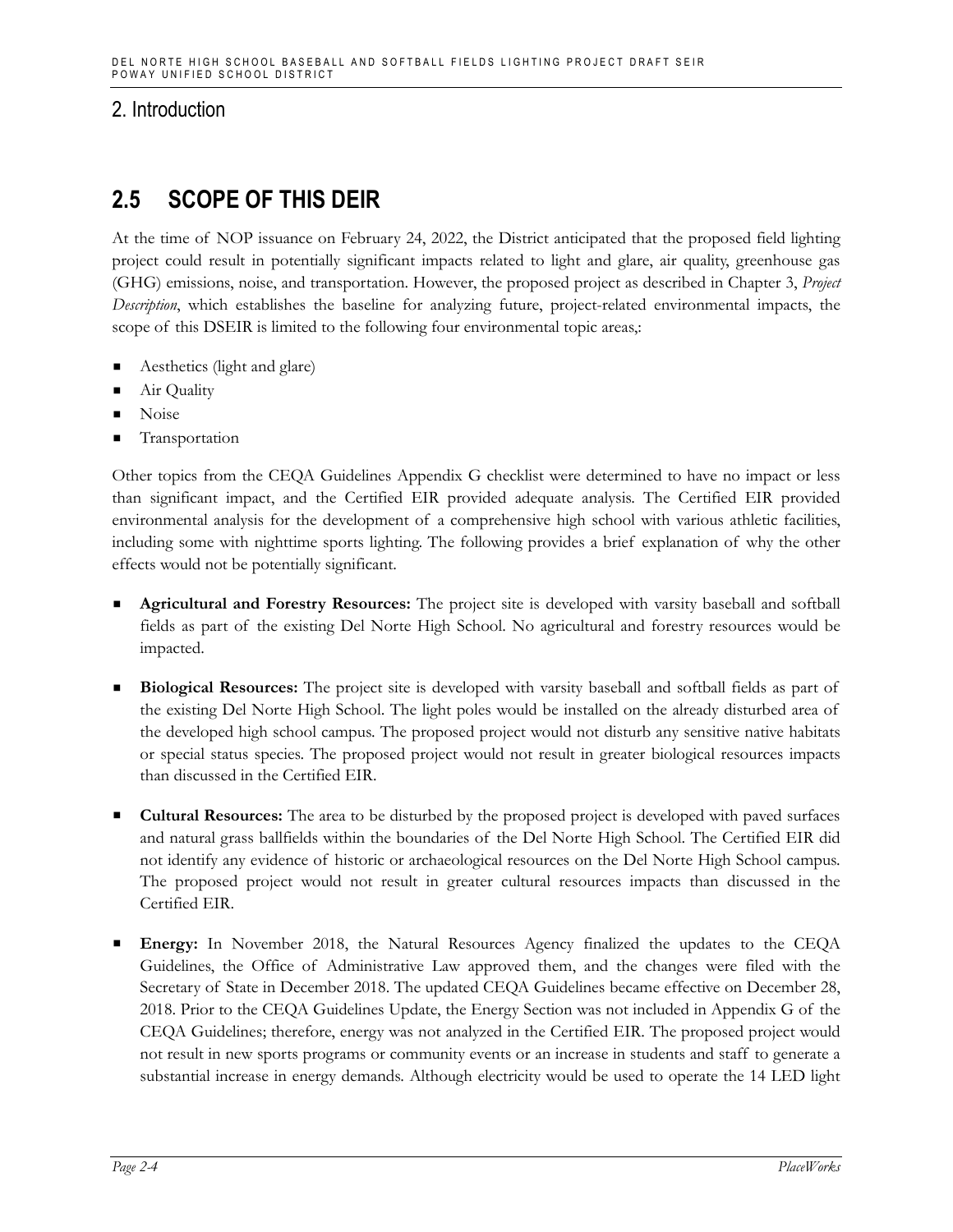poles, the lights would be programmed to be turned on and off at specific times so that no wasteful, inefficient, or unnecessary consumption of energy resources would occur.

- Geology and Soils: The proposed project would be installed in compliance with the seismic and safety requirements of the California Building Code and standards of the California State Architect (DSA) and California Department of Education (CDE).
- **Greenhouse Gas Emissions:** The Certified EIR did not analyze GHG emissions because it was certified prior to the adoption of Assembly Bill 32 (AB 32) and the Senate Bill 97 (SB 97) amendments to the CEQA Guidelines (adopted December 30, 2009, effective March 18, 2010). The proposed project would generate GHG emissions from the equipment operation of the light poles and from the mobile sources by the users of the ballfields. However, because the proposed project would only shift the field use hours to up to four hours later and would not increase the number of events or participants and spectators, there would be no increase in trips related to the proposed project, and the associated VMT would also be the same as the existing conditions. The greatest contributor to GHG emissions is mobile sources. The proposed project would not generate additional trips during operation, and therefore would not result in a substantial increase in GHG emissions compared to the existing conditions.
- **Hazards and Hazardous Materials:** The proposed project would occur within the boundaries of the Del Norte High School and would support the existing high school operation. No hazardous materials would be used or stored during the evening use of the ballfields.
- **Hydrology and Water Quality:** The proposed project would occur within the boundaries of the Del Norte High School, and the installation of 14 light poles would not change the drainage pattern or stormwater volume within the existing campus. Construction impacts would be temporary and cease upon completion of the project construction.
- **Land Use and Planning:** The proposed project is consistent with the existing high school operation and would not change the uses of the existing ballfields.
- **Mineral Resources:** The proposed project would occur within the boundaries of the Del Norte High School. The Certified EIR did not identify any mineral resources within the project site.
- **Population and Housing:** The proposed project would serve and support the existing high school's academic and athletic program needs and athletic teams. Therefore, the proposed project is not a growthinducing project that could have any direct or indirect impacts on population and housing.
- **Public Services:** The proposed project is part of the existing high school operation and would not increase the use of the ballfields. The proposed project would continue to support the existing school programs and students. Therefore, the proposed project would not result in increased demands for fire, police, school, and parks services.
- **Recreation:** The proposed project would accommodate the existing school programs and students already served by the existing ballfields. Implementation of the proposed project would not increase the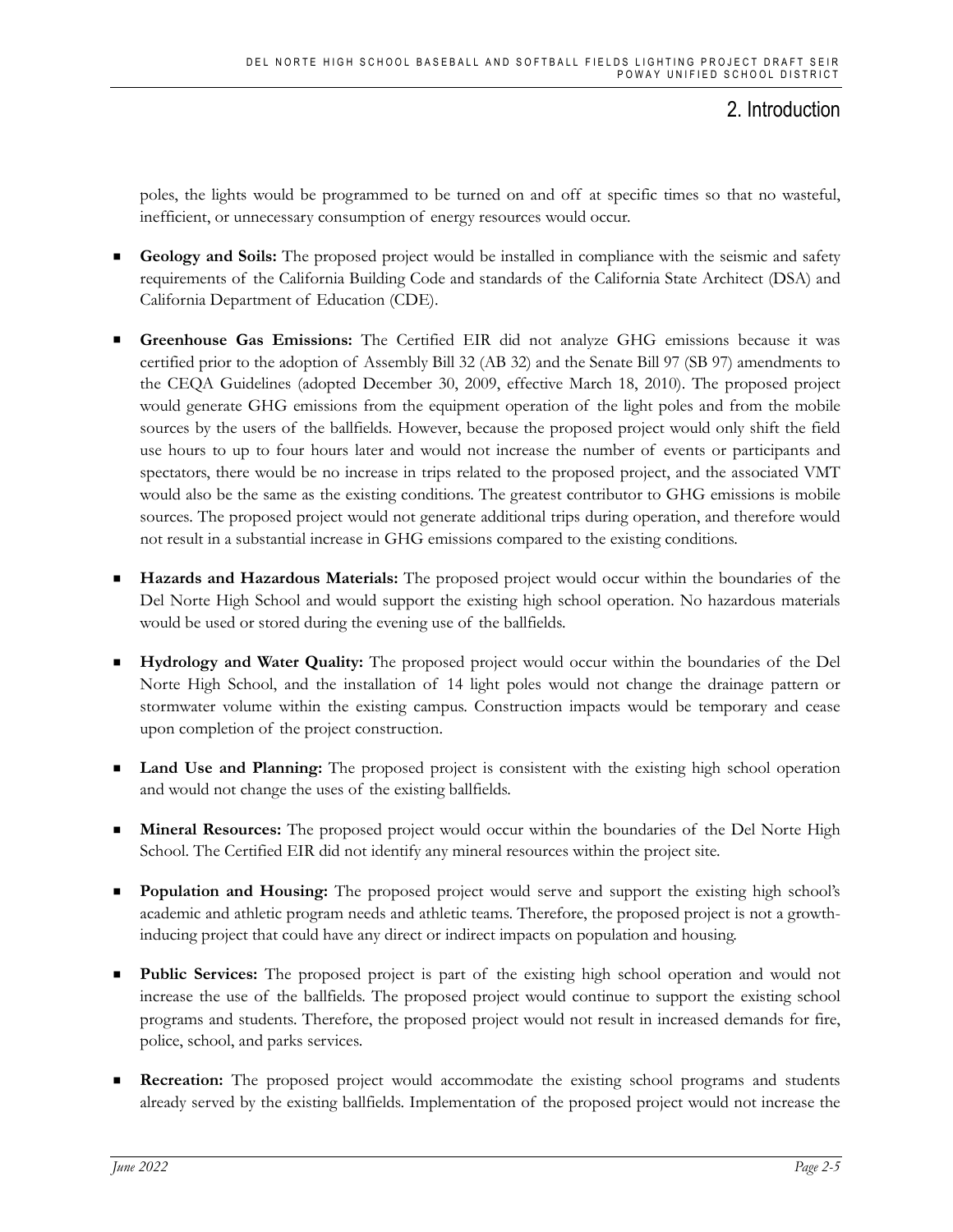number of people served by the existing parks or other recreational facilities or displace existing recreational facilities so that the use of other parks or recreational facilities would be increased.

 **Tribal Cultural Resources:** AB 52 requires Native American tribes to submit a written request to the District to be notified of projects within their traditionally and culturally affiliated area. To tribes who provide the written request pursuant to AB 52, the District must provide written, formal notification within 14 days of deciding to undertake a project. The tribe must respond to the District within 30 days of receiving this notification if they want to engage in consultation on the project, and the District must begin the consultation process within 30 days of receiving the tribe's request. Consultation concludes when 1) the parties agree to mitigation measures to avoid a significant effect on a tribal cultural resource; 2) a party, acting in good faith and after reasonable effort, concludes mutual agreement cannot be reached; or 3) a tribe does not engage in the consultation process or provide comments. The District did not receive any written notification from a tribe. Therefore, no notification for consultation was sent, and no consultation was conducted.

The proposed project would be installed on the existing ballfields at Del Norte High School. The Certified EIR did not identify any resources listed or eligible for listing in the California Register of Historical Resources or in a local register of historical resources, as defined in Public Resources Code (PRC) Section 5020.1(k). The project site also does not contain any historical resources pursuant to PRC subsection 5024.1(c). Furthermore, the construction equipment for the installation of light poles typically includes a crane, backhoe, concrete saw/jackhammer, and a drill rig. The construction involves drilling at each pole location and setting the concrete base for the pole, therefore, no grading or excavation activities with the potential for discovery of tribal cultural resources would occur.

The Native American Heritage Commission responded to the NOP in its letter dated February 24, 2022. This response letter is included in Appendix A to this DSEIR. The letter provided a protocol for evaluation of cultural and historic resources and the tribal consultation requirements under AB 52 and SB 18. As stated above, no tribe has submitted a notification request pursuant to AB 52. And the proposed project is not subject to SB 18, since it does not involve the adoption of or amendment to a general plan or a specific plan.

- **Utilities and Service Systems:** The proposed project would occur within the existing high school campus and connect to the existing on-site utility connections.
- **Wildlife:** The project site is in a Very High Fire Hazard Severity Zone of the local responsibility area (CAL FIRE 2019). However, the proposed project would light the existing ballfields at Del Norte High School and would not impact the existing wildfire conditions.

Pursuant to the CEQA Guidelines Section 15163(b), a supplemental EIR only needs to contain the information necessary to make the previous EIR adequate for the project as revised. Therefore, only those sections that could potentially result in substantial changes to the analysis in the Certified EIR are included in this SEIR. The proposed installation of sports lighting to the existing varsity baseball and softball fields would require minor additions to make the Certified EIR adequately apply to the changed circumstances.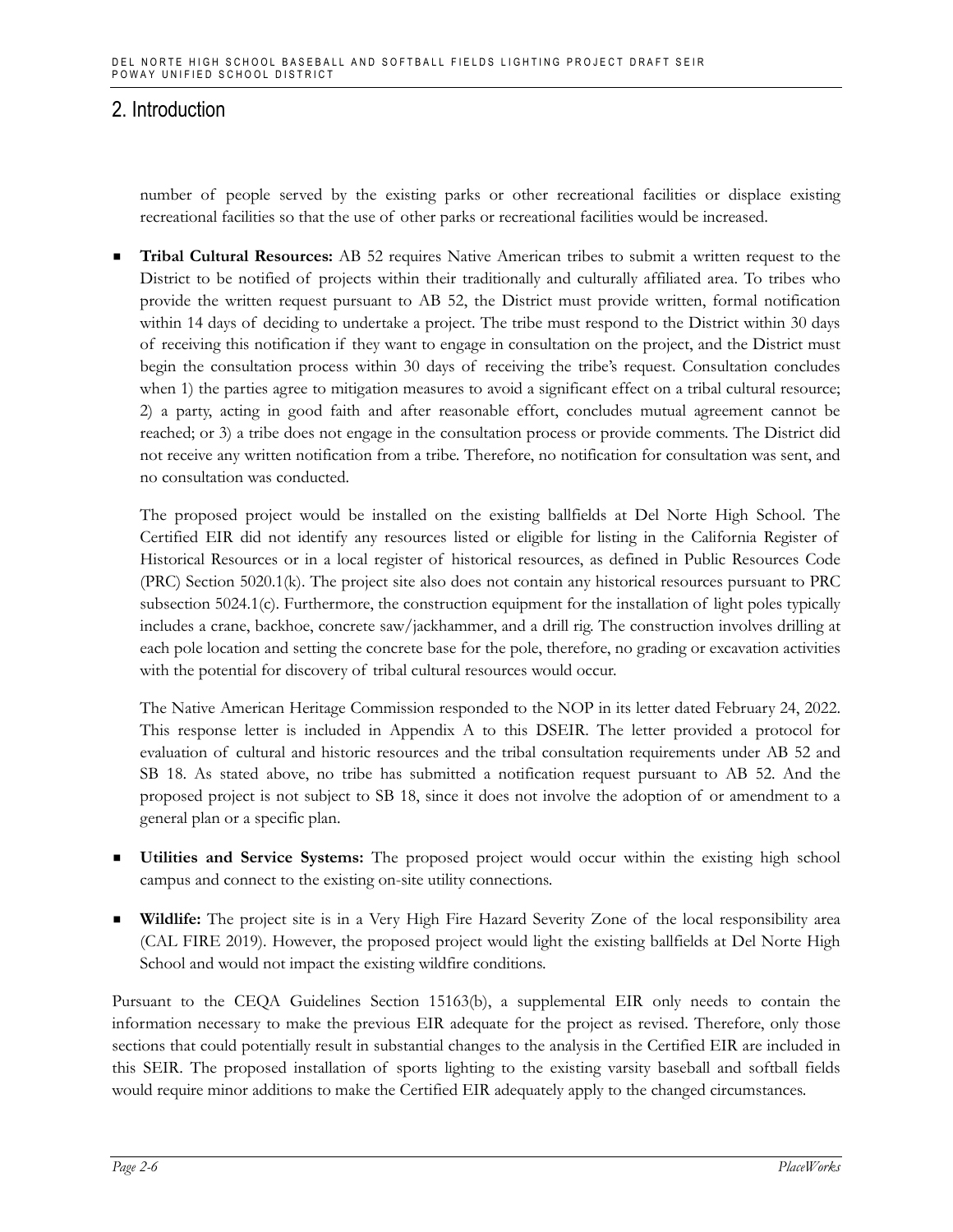## **2.5.1 Impacts Considered Less Than Significant**

As discussed in Section 2.5, the District determined that 16 environmental impact categories were not significantly affected by or did not affect the proposed project. These categories are not discussed in detail in this DSEIR.

- **Agricultural and Forestry Resources**
- Biological Resources
- **Cultural Resources**
- **Energy**
- Geology and Soils
- Greenhouse Gas Emissions
- Hazards and Hazardous Materials
- Hydrology and Water Quality
- Land Use and Planning
- **Mineral Resources**
- Population and Housing
- **Public Services**
- **Recreation**
- Tribal Cultural Resources
- **Utilities and Service Systems**
- Wildlife

## **2.5.2 Potentially Significant Adverse Impacts**

The District determined that four environmental factors could have potentially significant impacts if the proposed project is implemented.

- Aesthetics
- Air Quality
- Noise
- Transportation

## **2.5.3 Unavoidable Significant Adverse Impacts**

This DSEIR did not identify any significant and unavoidable adverse impacts, as defined by CEQA, that would result from implementation of the proposed project.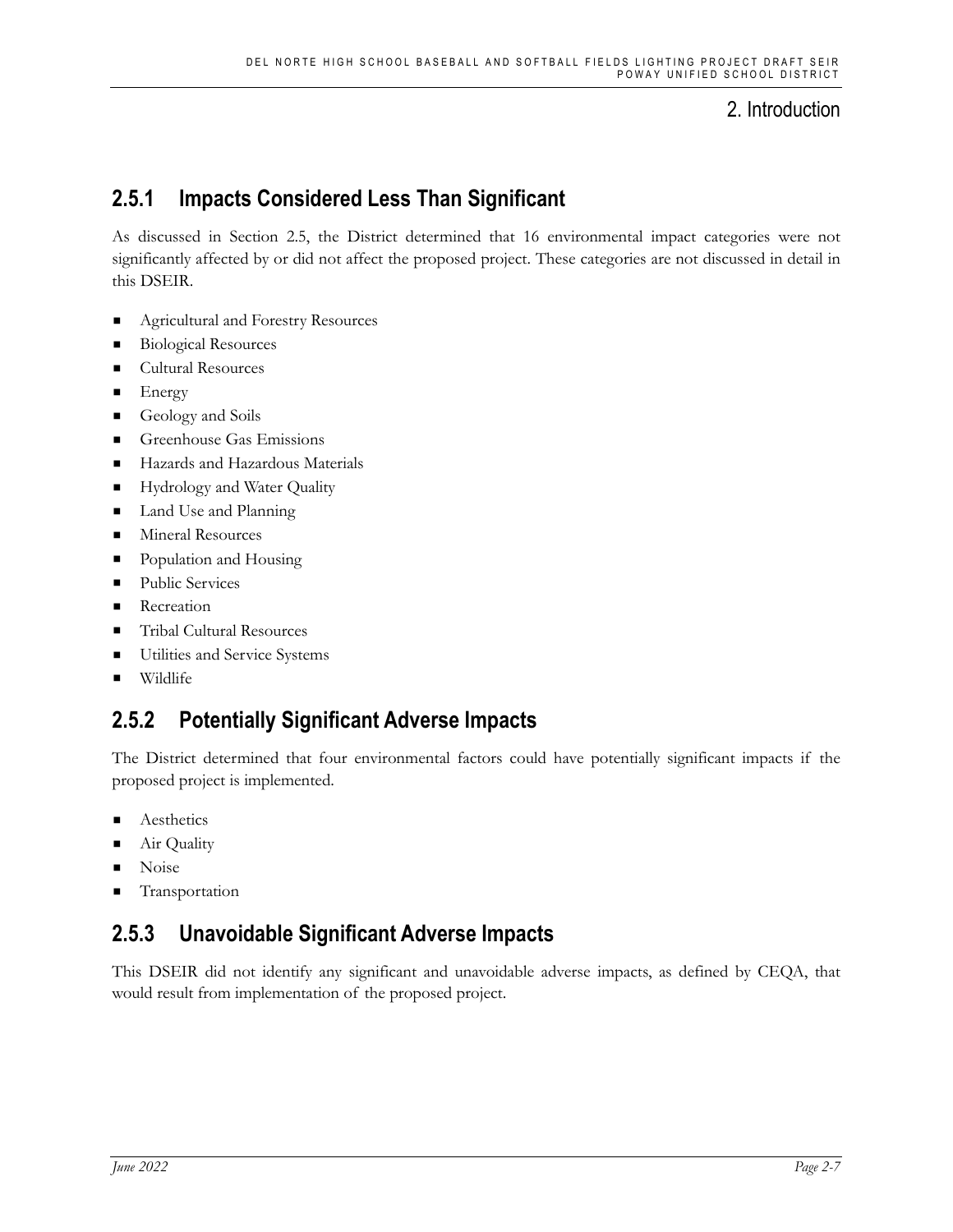## **2.6 INCORPORATION BY REFERENCE**

Some documents are incorporated by reference into this DSEIR, consistent with Section 15150 of the CEQA Guidelines, and they are available for review at the Poway Unified School District, 15250 Avenue of Science, San Diego, CA 92128.

- **Del Norte High School Draft EIR**, April 10, 2006. The Poway Unified School District, as lead agency, prepared this EIR for the development of the Del Norte High School on a 64-acre site at the northwest corner of Camino San Bernardo and Deer Ridge Road in the City of San Diego and the unincorporated San Diego County. At the time of EIR preparation, the site was an undeveloped broad hilltop and agricultural land that sloped gently toward the south and east, surrounded by two master planned communities. Residences existed on the east side, but areas to the west were undeveloped, with approved plans to accommodate residential and neighborhood commercial uses. The EIR evaluated the development and operation of a comprehensive high school serving approximately 2,150 students in grades 9 through 12. The EIR found that construction and operational air quality and the construction and operational noise impacts were significant and unavoidable.
- Del Norte High School Classroom Expansion and Sports Fields Lighting Project EIR Addendum, May 2020. The Poway Unified School District, as lead agency, prepared an Addendum for the addition of six classrooms and a restroom building to the existing high school campus and replacement of three existing natural grass sports fields with artificial turf, salt-tolerant grass or a combination of the two, installation of field lighting, placement of new portable bleachers for up to 200 spectators on the fields, and other minor improvements associated with providing infrastructure supporting the classroom expansion, restroom building, and access to the lit fields from the existing parking lot. The Addendum concluded that there are no new or more severe significant impact compared to the impacts of the Approved Project disclosed in the 2006 Certified EIR.

## **2.7 FINAL SEIR CERTIFICATION**

This DSEIR is being circulated for public review for 45 days. Interested agencies and members of the public are invited to provide written comments on the DEIR to the District address shown on the title page of this document. Upon completion of the 45-day review period, the District will review all written comments received and prepare written responses for each. A Final SEIR will incorporate the received comments, responses to the comments, and any changes to the DSEIR that result from comments. The Final SEIR will be presented to the Board of Education for potential certification as the environmental document for the project. All persons who comment on the DSEIR will be notified of the availability of the Final SEIR and the date of the board meeting.

The DSEIR is available to the general public for review at the following locations:

Poway Unified School District, 15250 Avenue of Science, San Diego, CA 92128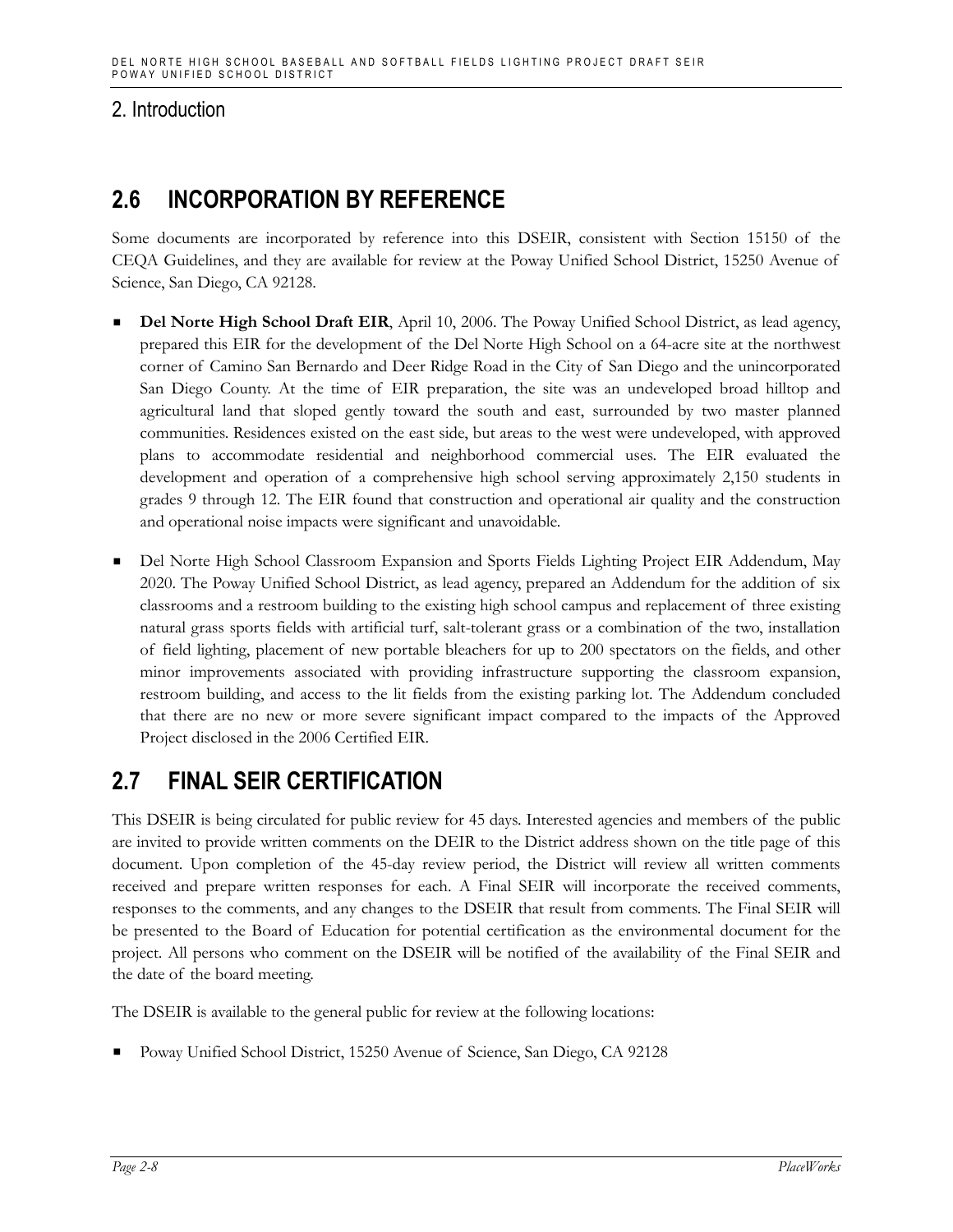# **2.8 MITIGATION MONITORING**

PRC Section 21081.6 requires that agencies adopt a monitoring or reporting program for any project for which it has made findings pursuant to PRC Section 21081. Such a program is intended to ensure the implementation of all mitigation measures adopted through the preparation of an EIR.

The Mitigation Monitoring Program for the proposed project will be completed as part of the Final SEIR, prior to consideration of the proposed project by the Board of Education.